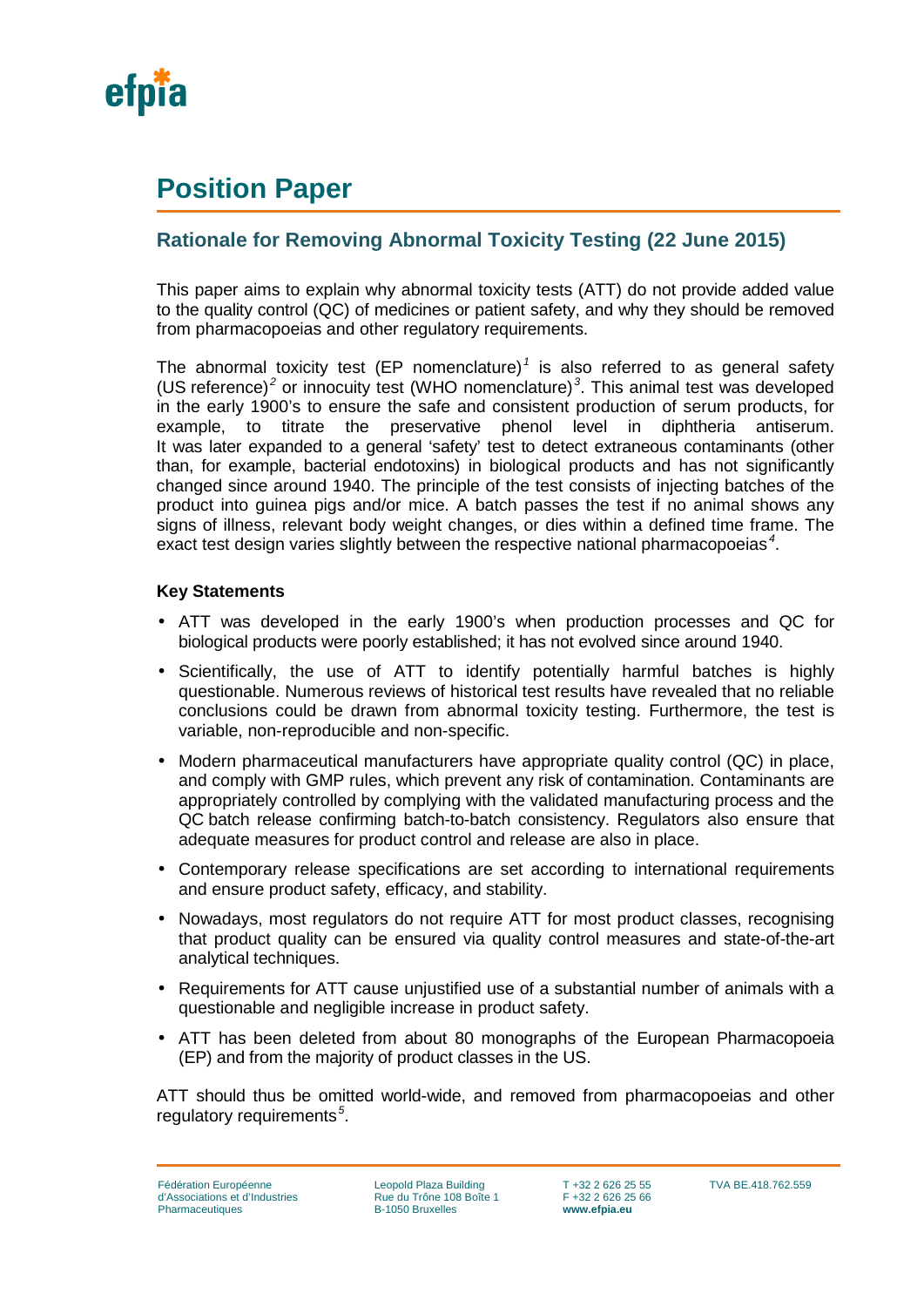

#### **Historical Test Application**

<span id="page-1-0"></span>Licensing procedures were not in place in the early 1900's, and analytical techniques not available to appropriately detect phenol levels in serum products. Therefore, mice - as a susceptible species - were used for the detection of potentially toxic phenol levels. The test with guinea pig was introduced around 1900 as a biological indicator for the presence of tetanus toxin in antiserum preparations *[6](#page-2-0)*, *[7](#page-2-1)* .

<span id="page-1-3"></span><span id="page-1-2"></span><span id="page-1-1"></span>Accordingly, the test dates from an era when production processes and QC for biological products were poorly established. In spite of significant evolution of analytical techniques and instrumentation as well as advanced process understanding and validation approaches, this biological test remains, and evolved from an analytical test to become an additional safety test intended to detect product/process contaminants to avoid batchto-batch differences in quality.

#### <span id="page-1-4"></span>**Scientific Expert Agreement: Unreliability of Abnormal Toxicity Testing**

There is no evidence that ATT is useful to predict or control harmful batches. Publications by the Paul Ehrlich Institute provide evidence that the test does not serve its purpose, and does not add any further information already obtained from the QC release testing under GMP*[8](#page-2-2)* . A retrospective analysis of several thousand test results conducted for vaccines revealed that there were no true positive results*4,[9](#page-2-3), [10](#page-2-4)*.

Scientifically, there is no rationale as to why an animal test for batch release would be more appropriate than analytical procedures to detect contamination. Other methodologies, such as those outlined in the table overleaf, are far better suited and have a clear scientific rationale, since the relationship between the measured endpoint and the causing contamination (e.g. bacterial endotoxin) is well understood and established.

The outcome of the ATT is also unreliable, as it does not fulfill the international validation criteria. It is non-specific, as many factors other than contaminants can influence the result (e.g. the body weight as well as species and strain of the animals). Identical batches tested in different laboratories have produced significantly different test results. Positive results never showed a correlation to the product quality and contamination respectively*<sup>10</sup>*. Additionally, misinterpretation of responses caused by the active ingredients itself, or its formulation components, may lead to false positive results, for example, since administered concentrations are unrealistically high compared to the human situation*[11](#page-2-5)*. Depending on the test design, the administered dose is purely based on volume. Thus, the full human dose may be administered to guinea pigs of 250 g to 400 g body weight*<sup>1</sup>* . In this case, assuming a human body weight of 60 kg, a guinea pig would receive 150-fold the human dose. A mouse of 20 g would receive 3000-fold the human dose.

EFPIA member companies' examples of false positive test results:

- $\cdot$  A response caused by benzyl alcohol, which is used as formulation component for a recombinant protein.
- A response caused by high sugar content in an oral pediatric vaccine, when administered according to a national pharmacopoeia by intravenous injection.

Taking these aspects into account, it has been recommended by various scientific experts that ATT be removed from all pharmacopoeias world-wide*10,11, [12,](#page-2-6) [13](#page-2-7)*, *[14](#page-2-8)*.

Leopold Plaza Building Rue du Trône 108 Boîte 1 B-1050 Bruxelles

T +32 2 626 25 55 F +32 2 626 25 66 **www.efpia.eu**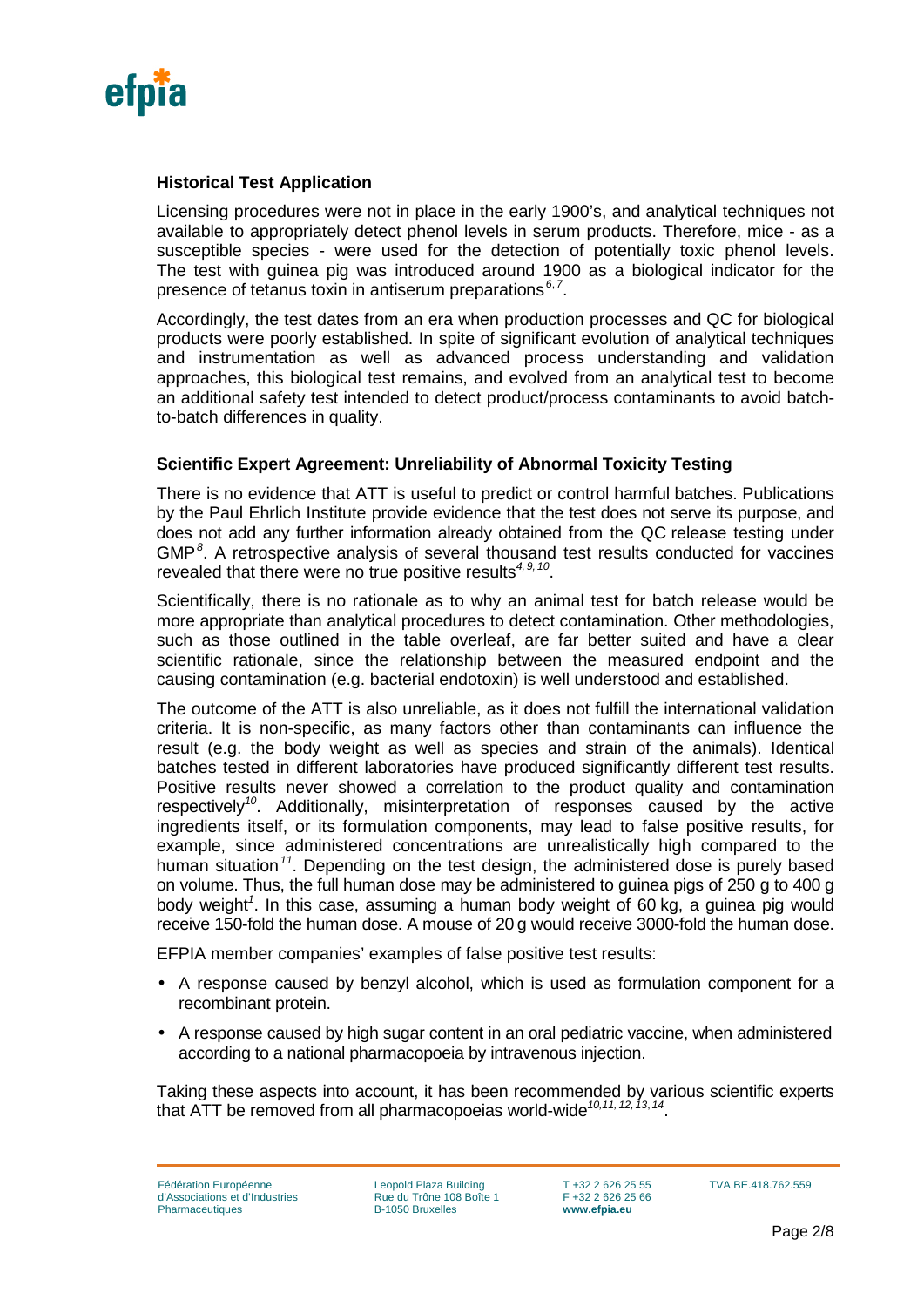

## **Control of Contaminants**

A set of measures are nowadays available to detect and control different types of contaminants. These include:

- Extended product characterization during process development and process validation,
- Manufacture according to Good Manufacturing Practices (GMP),
- Routine QC release testing, that verifies batch-to-batch consistency and that a specific batch has been manufactured according to the previously validated process.

The following table lists several contaminants, which may be considered for e.g. parenteral preparations:

<span id="page-2-1"></span><span id="page-2-0"></span>

| <b>Type of contaminant</b>         | Measure to verify the absence of contaminants in a product         |
|------------------------------------|--------------------------------------------------------------------|
|                                    | batch (Examples)                                                   |
| microbiological                    | - bioburden test (in-process control)                              |
|                                    | - sterility test                                                   |
| pyrogen <sup>a</sup>               | validation of depyrogenization (as part of the process validation) |
| endotoxin                          | bacterial endotoxins (Limulus Amebocyte Lysate, LAL) test          |
| residual contaminants <sup>b</sup> | - extended product characterization                                |
|                                    | - process validation                                               |
|                                    | - manufacture under GMP                                            |
|                                    | - QC during batch release to confirm batch-to-batch consistency    |

<span id="page-2-4"></span><span id="page-2-3"></span><span id="page-2-2"></span><sup>a</sup> the formerly used rabbit pyrogens test has been replaced by the bacterial endotoxins test in numerous EP monographs<sup>9</sup>

<span id="page-2-5"></span><sup>b</sup> the formerly used abnormal toxicity test has been deleted based on historical review in numerous EP monographs*<sup>9</sup>*, *[15](#page-3-0)*

#### <span id="page-2-6"></span>**Modern Product Development Ensures Comprehensive Process Understanding and Well-Characterized Products**

<span id="page-2-7"></span>State-of-the-art manufacturing is highly regulated and controlled. The pharmaceutical industry has established appropriate control for manufacturing through substantially advanced process understanding, in-process controls, validation of the manufacturing process and release testing complying with international GMP standards.

<span id="page-2-8"></span>During formulation and process development, many studies are conducted with different formulation components (incl. preservatives) to investigate degradation profiles, product compatibility with various materials/surfaces and leachables *[16](#page-3-1)*, *[17](#page-3-2)*, *[18](#page-3-3)*, *[19](#page-3-4)*. Pharmaceutical compounds are tested extensively with regards to their safety/toxicity profile in *in vitro* assays and animals models as well as in clinical trials in accordance with international (e.g. ICH guidelines) and national guidelines. Only when a positive benefit/risk assessment could be demonstrated, the marketing authorisation is granted by the relevant health authorities.

Today, pharmaceutical manufacturers produce highly-developed medicines with welldefined purity and safety characteristics. Risk of contamination is extremely low, if a manufacturer complies with GMP rules (e.g., globally recognized regulations *[20](#page-3-5)*, *[21](#page-3-6)*, *[22](#page-3-7)*, *[23](#page-3-8)*) and if consistency in production is guaranteed*[24](#page-3-9),[25](#page-3-10)*. Abnormal product contamination is extremely unlikely if the validated manufacturing process is followed.

Leopold Plaza Building Rue du Trône 108 Boîte 1 B-1050 Bruxelles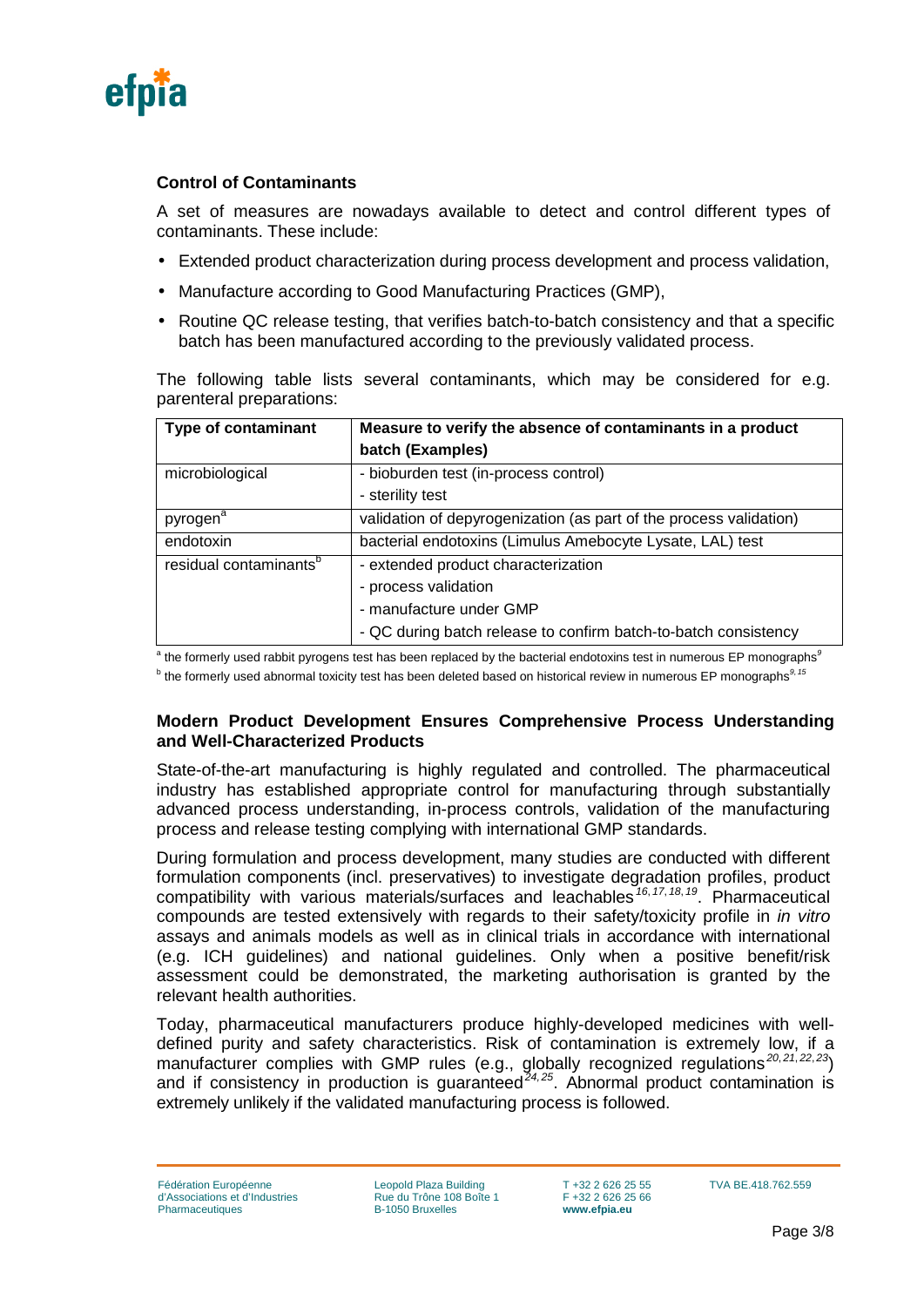

Appropriate analytical methods (e.g. mass spectrometry applications) are capable of detecting contamination and ensure batch-to-batch consistency. Advanced product testing is applied for extended product characterization as well as for release testing.

#### <span id="page-3-4"></span>**Release Specifications are Set According to International Requirements and Ensure Product Safety, Efficacy & Stability**

<span id="page-3-8"></span><span id="page-3-7"></span><span id="page-3-6"></span><span id="page-3-5"></span>Multinational manufacturers supply innovative medicines globally. Thus, a batch is usually released for use in the global market. Accordingly, all countries get the same high quality drug. In line with international regulations, ATT is not part of the release specifications for these globally marketed products. For example, EMA and US FDA approved specifications for commercial drug products do not require ATT as part of the QC release analysis for the majority of product classes. However, a batch already released for EU and/or US would have to be tested for abnormal toxicity in other countries, for example, China*[26](#page-4-0)* and the Russian Federation*[27](#page-4-1)*, to be released for the local market. To the best of our knowledge, no batches meeting EMA or US FDA approved specifications, delivered a positive ATT result in both of these countries (apart from false positive test results, as aforementioned)*4,9,10*.

#### <span id="page-3-10"></span><span id="page-3-9"></span>**Health Authorities' and International Perspective**

European Pharmacopoeia (EP) generally does not require ATT in the monographs for "Parenteral Preparations" *[28](#page-4-2)*, "Monoclonal Antibodies for Human Use" *[29](#page-4-3)* or "Products of Recombinant DNA Technology" *[30](#page-4-4)*. Numerous reviews of test results revealed that no additional value could be concluded from abnormal toxicity testing. As a consequence and in accordance with the *European Convention on the Protection of Vertebrate Animals used for Experimental and other Scientific Purposes*, the test has been deleted from about 80 monographs for biotechnological products, blood products, antibiotics and vaccines based on the review of historical data<sup>9,15</sup>. In remaining 50 monographs, the test was kept as non-mandatory, acknowledging that "the production method is validated to demonstrate that the product, if tested, would comply with the test for abnormal toxicity for immunosera and vaccines for human use (2.6.9)". With this, the ATT is in fact no longer required by the EP and could be eliminated consequentely. Such elimination is correspondingly strongly recommended by several publications*4,12,[31,](#page-4-5) [32](#page-4-6),[33,](#page-4-7) [34](#page-4-8)*.

<span id="page-3-2"></span><span id="page-3-1"></span><span id="page-3-0"></span>The US Code of Federal Regulations Title 21 requires general safety testing be done for biological products (21 CFR, Part 610*<sup>2</sup>* .11). However, FDA realized that *"after more than a decade of experience with these products, we found that we could evaluate many aspects of a biological product's safety, purity, or potency with tests other than those prescribed in part 610"*. Thus, the FDA amended the biologics regulations regarding general biological products standards by adding an administrative procedure for obtaining exemptions from the general safety test requirements *[35](#page-4-9)*: 21 CFR, Part 601.2*[36](#page-4-10)* specifies that the test is exempted as a requirement for license applications for biological products (therapeutic DNA plasmid products, therapeutic synthetic peptide products of 40 or fewer amino acids, monoclonal antibody products for *in vivo* use, or therapeutic recombinant DNA-derived products). In August 2014 the FDA proposed to amend the biologics regulations by removing the general safety test (GST) requirements for biological products. FDA is recommending this action because the existing codified GST regulations are duplicative of requirements that are also specified in biologics licenses, or are no longer necessary or appropriate to help ensure the safety, purity, and potency of licensed biological products *[37](#page-4-11)*.

<span id="page-3-3"></span>Fédération Européenne d'Associations et d'Industries Pharmaceutiques

Leopold Plaza Building Rue du Trône 108 Boîte 1 B-1050 Bruxelles

T +32 2 626 25 55 F +32 2 626 25 66 **www.efpia.eu**

TVA BE.418.762.559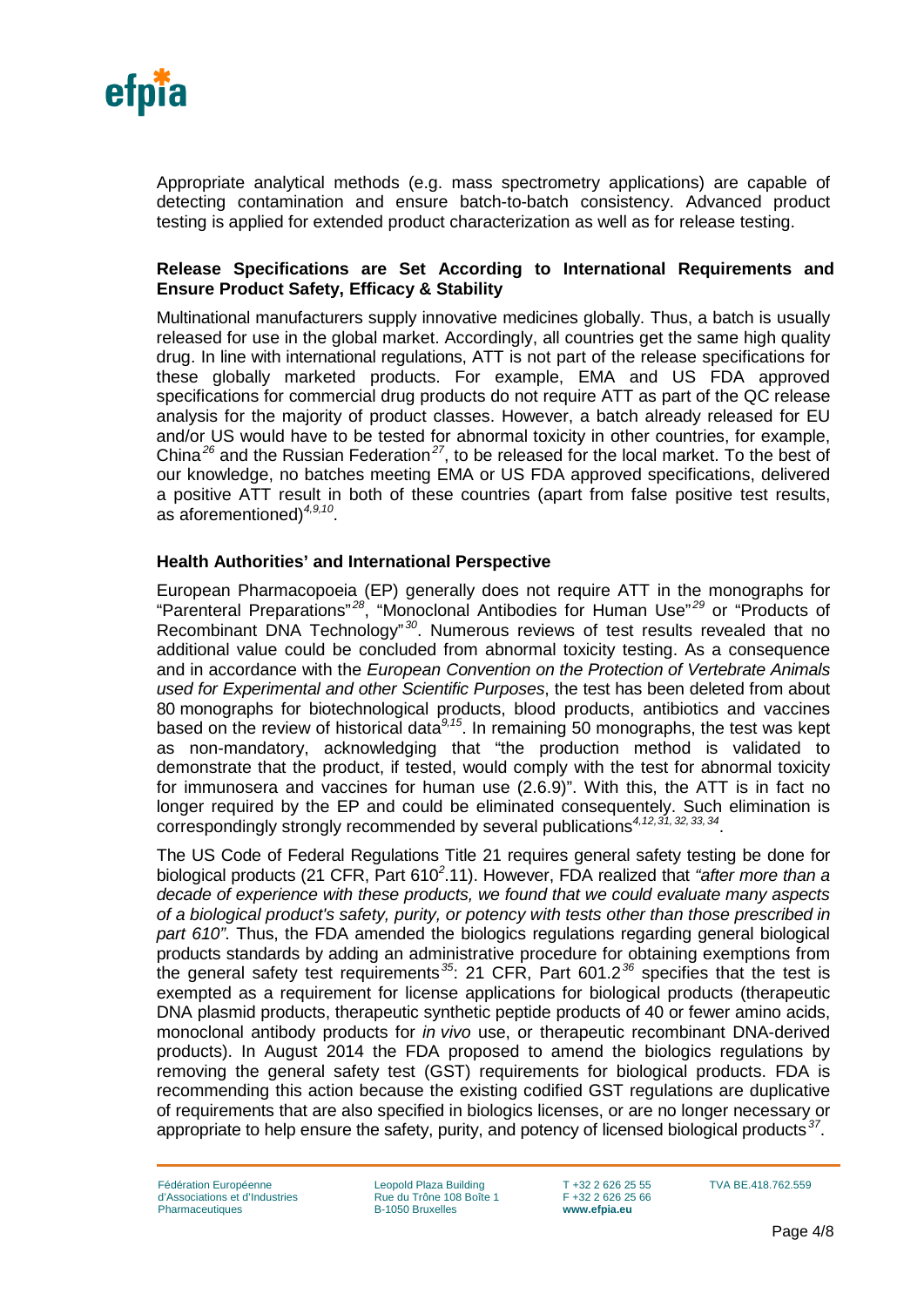

In 2002, the WHO Expert Committee on Biological Harmonisation *"noted that, in one region of the world, the abnormal toxicity test had been deleted for most products. This was linked to the implementation of, and compliance with, good manufacturing practices and, where this occurred, there was abundant evidence that the abnormal toxicity test did not provide additional assurances of the quality of the product" [38](#page-5-0)*.

### **Patient Supply**

The test for abnormal toxicity is non-specific and may interfere with well-known formulation components. The test design is not harmonized and varies between national pharmacopoeias. Accordingly, the test response of the same batch is unpredictable and may give contradictory results.

Due to the unreliability of the abnormal toxicity testing, false positive results may occur and delay batch release and therefore patient access to life-saving medicines.

#### **Animal Welfare**

<span id="page-4-2"></span><span id="page-4-1"></span><span id="page-4-0"></span>The substantial number of laboratory animals used for this test cannot be justified in view of its unproven and questionable suitability to detect contaminants and increase the product safety*<sup>11</sup>*. As a consequence, the test was reviewed for replacement, reduction and refinement (3Rs) in the scope of the *European Convention on the Protection of Vertebrate Animals used for Experimental and other Scientific Purposes*. As aforementioned, the test has been consequently deleted from numerous EP monographs*9,15*.

<span id="page-4-6"></span><span id="page-4-5"></span><span id="page-4-4"></span><span id="page-4-3"></span>In this context, the EU adopted a new directive on the protection of animals used for scientific purposes (2010/63/EU*[39](#page-5-1)*). The directive plays a significant role in minimizing the number of animals used in experiments and the EDQM continues to push forward the implementation of 3Rs alternatives in the future*[40](#page-5-2)*.

#### <span id="page-4-7"></span>**Conclusion**

<span id="page-4-8"></span>Based on the rationale provided in this paper and in line with the scientific knowledge and regulatory trends outlined herein, EFPIA considers it is fully justified to completely eliminate abnormal toxicity testing from pharmacopoeias and other regulatory requirements.

<span id="page-4-11"></span><span id="page-4-10"></span><span id="page-4-9"></span>This would be in agreement with animal welfare concerns (e.g. 3Rs initiatives) and would contribute to a continuous patient supply to life-saving medicines and a sustainable reduction of valuable governmental resources utilized in conducting this test on every batch.

Leopold Plaza Building Rue du Trône 108 Boîte 1 B-1050 Bruxelles

T +32 2 626 25 55 F +32 2 626 25 66 **www.efpia.eu**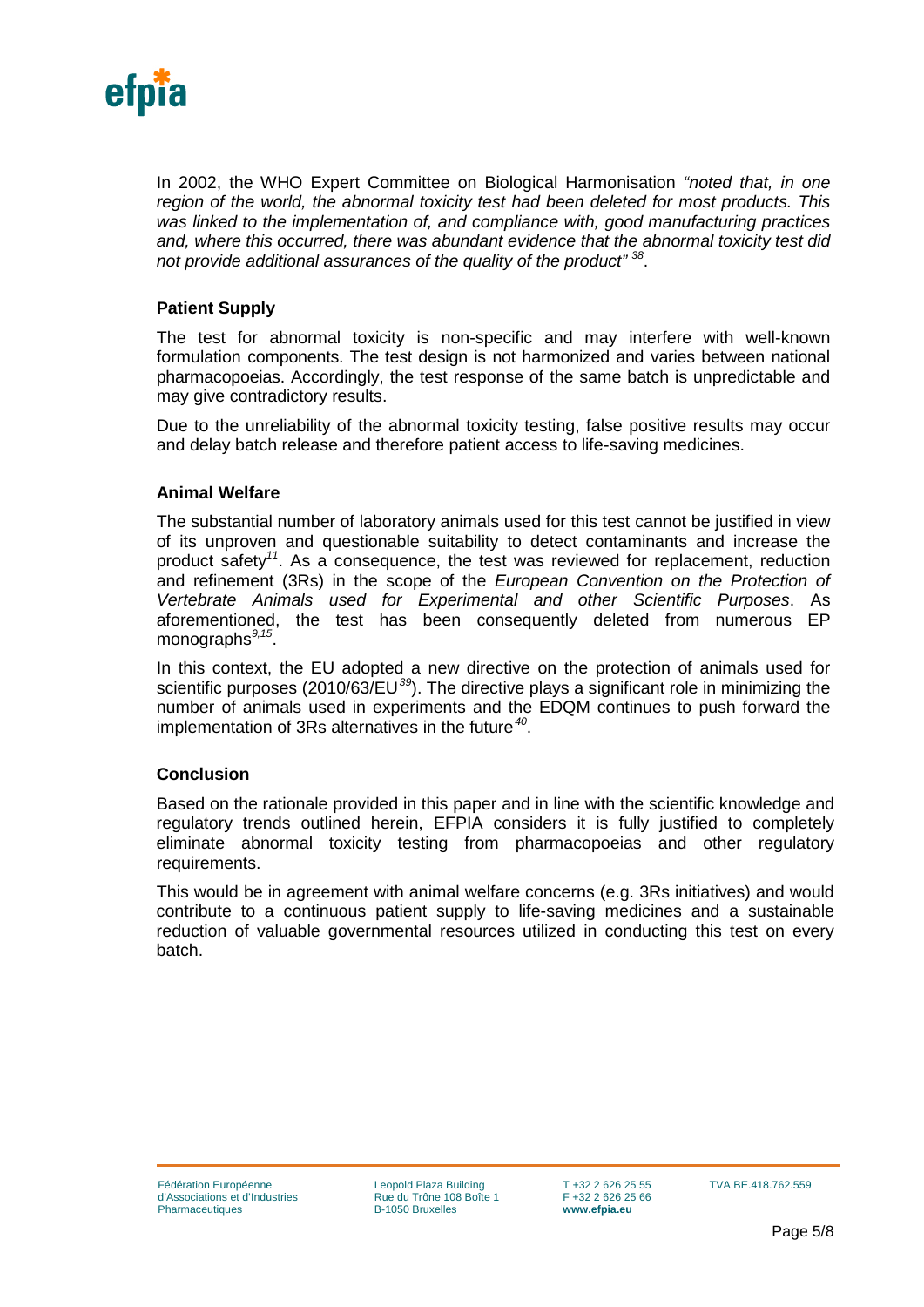

# **Additional Reading**

The following publication provides a comprehensive review of the ATT, explains its original purpose and historical evolution. It outlines relevant requirements and scientific publications in relation to the test:

[Garbe, J.H.O., S. Ausborn, C. Beggs, M. Bopst, A. Joos, A.A. Kitashova, O. Kovbasenco,](http://onlinelibrary.wiley.com/doi/10.1002/jps.24125/pdf)  [C.D. Schiller, M. Schwinger, N. Semenova, L. Smirnova, F. Stodart, T. Visalli, L. Vromans](http://onlinelibrary.wiley.com/doi/10.1002/jps.24125/pdf)  (**2014**[\) Historical Data Analyses and Scientific Knowledge Suggest Complete Removal of](http://onlinelibrary.wiley.com/doi/10.1002/jps.24125/pdf)  [the Abnormal Toxicity Test as a Quality Control Test.](http://onlinelibrary.wiley.com/doi/10.1002/jps.24125/pdf) *J. Pharm. Sci.* 103.*<sup>5</sup>*

A Russian translation of this review is published in "Drug Development & Registration", <http://pharmjournal-world.com/>"Разработка и регистрация лекарственных средств", [http://pharmjournal.ru:](http://pharmjournal.ru/)

<span id="page-5-2"></span><span id="page-5-1"></span><span id="page-5-0"></span>Й.Х.О. Гарбе, С. Озборн, К. Беггс, М. Бопст, А. Йос, А.А. Киташова, О.М. Ковбасенко, К.-Д. Шиллер, М. Швингер, Н.Ю. Семенова, Л.А. Смирнова, Ф. Стодарт, Т. Визалли, Л. Вроманс (**2015**) Исключение теста на аномальную токсичность в качестве теста контроля качества: исторический анализ данных и научные знания. Разработка и регистрация лекарственных средств 2015 № 2 (11).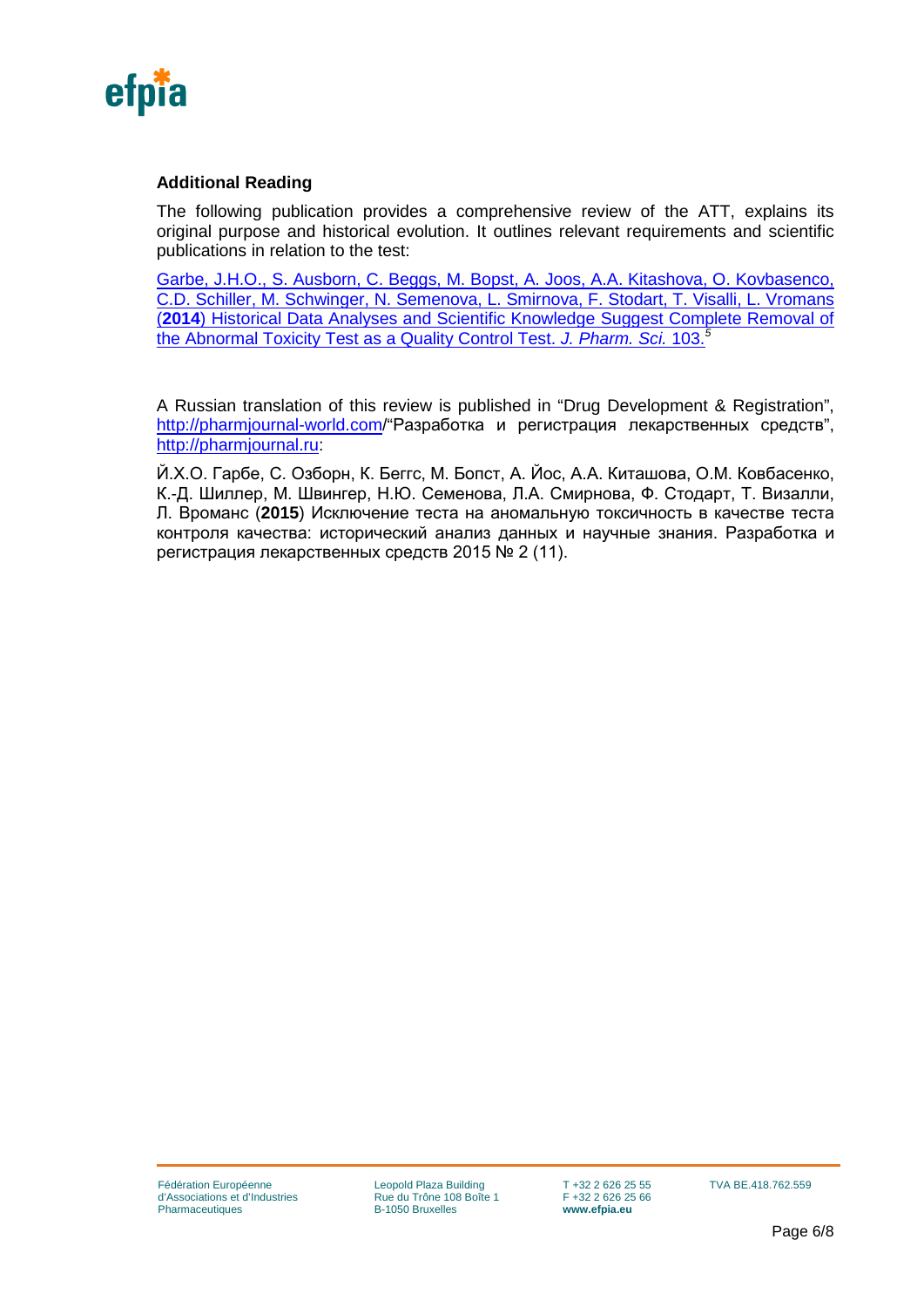

-

#### **References**

- *<sup>1</sup>* European Pharmacopoeia, Chapter 2.6.9: Abnormal Toxicity.
- <sup>2</sup> US FDA, Code of Federal Regulations (CFR), Title 21, Part 610: General Biological Products Standards.
- *<sup>3</sup>* World Health Organization (**1990**) Expert Committee on Biological Standardization, Fortieth Report. Technical Report Series, Vol. 800 (Annex 2). WHO, Geneva.
- *<sup>4</sup>* Schwanig, M., M. Nagel, K. Duchow, & B. Kraemer (**1997**) Elimination of abnormal toxicity test for sera and certain vaccines in the European Pharmacopoeia. *Vaccine* 15.
- *<sup>5</sup>* Garbe, J.H.O., S. Ausborn, C. Beggs, M. Bopst, A. Joos, A.A. Kitashova, O. Kovbasenco, C.D. Schiller, M. Schwinger, N. Semenova, L. Smirnova, F. Stodart, T. Visalli, L. Vromans (**2014**) Historical Data Analyses and Scientific Knowledge Suggest Complete Removal of the Abnormal Toxicity Test as a Quality Control Test. *J. Pharm. Sci.* 103.
- *<sup>6</sup>* Otto, R. (**1906**) Die staatliche Prüfung der Heilsera. Jena, Gustav Fischer.
- *<sup>7</sup>* Marxer A. (**1915**) Technik der Impfstoffe und Heilsera. Braunschweig. Friedr. Vieweg & Sohn.
- *<sup>8</sup>* Sponer, G. (**2004**) Animal experiments in the context of quality control of pharmaceuticals. *ALTEX* 21 (2).
- *<sup>9</sup>* Castle, P. (**1997**) Replacement, Reduction, Refinement (3Rs): Animal Welfare Progress in European Pharmacopoeia Monographs. *Pharmeuropa* 19 (3).
- *<sup>10</sup>* Kraemer, B., M. Nagel, K. Duchow, M. Schwanig & K. Cussler (**1996**) Is the abnormal toxicity test still relevant for the safety of vaccines, sera and immunoglobulins? *ALTEX* 13 (1).
- *<sup>11</sup>* Duchow, K. & B. Kramer (**1994**) Abnormal toxicity a relevant safety test under GLP- and GMPconditions in the production of vaccines? *ALTEX* 11 (5).
- *<sup>12</sup>* Gupta, RK. (**1996**) Is the test for abnormal toxicity, general safety or innocuity necessary for vaccines? *Vaccine* 14.
- *<sup>13</sup>* Hendriksen, C.F.M., B. Garthoff, H. Aggerbeck, L. Bruckner, P. Castle, K. Cussler, R. Dobbelaer, H. van de Donk, J. van der Gun, S. Lefrancois, J. Milstien, P.D. Minor, H. Mougeot, B. Rombaut, H.D. Ronneberger, J.M. Spieser, R. Stolp, D.W. Straughann, M. Tollis & G. Zigtermans (**1994**) Alternatives to Animal Testing in the Quality Control of Immunobiologicals: Current Status and Future Prospects. *ATLA* 22.
- *<sup>14</sup>* Associate Parliamentary Group for Animal Welfare (**2005**) The use of animals in vaccine testing for humans. Working Group Report.
- *<sup>15</sup>* Artiges, A. (**1999**) Alternatives to animals in development and control of biological products for human and veterinary use. The role of the European Pharmacopoeia. *Dev. Biol. Stand.* 101.
- *<sup>16</sup>* Hawe, A., M. Wiggenhorn, M. Van De Weert, J.H.O. Garbe, H.-C. Mahler & W. Jiskoot (**2012**) Forced Degradation of Therapeutic Proteins. *J. Pharm. Sci.* 101 (3).
- *<sup>17</sup>* Wakankar, A.A., Y.J. Wang, E. Canova-Davis, S. Ma, D. Schmalzing, J. Grieco, T. Milby, T. Reynolds, K. Mazzarella, E. Hoff, S. Gomez & S. Martin-Moe (**2010**) On developing a process for conducting extractable–leachable assessment of components used for storage of biopharmaceuticals. *J. Pharm. Sci.* 99 (5).
- *<sup>18</sup>* Kamerzell, T.J., R. Esfandiary, S.B. Joshi, C.R. Middaugh & D.B. Volkin (**2011**) Protein–excipient interactions: Mechanisms and biophysical characterization applied to protein formulation development. *Adv. Drug Deliver. Rev.* 63.

Leopold Plaza Building Rue du Trône 108 Boîte 1 B-1050 Bruxelles

T +32 2 626 25 55 F +32 2 626 25 66 **www.efpia.eu**

TVA BE.418.762.559